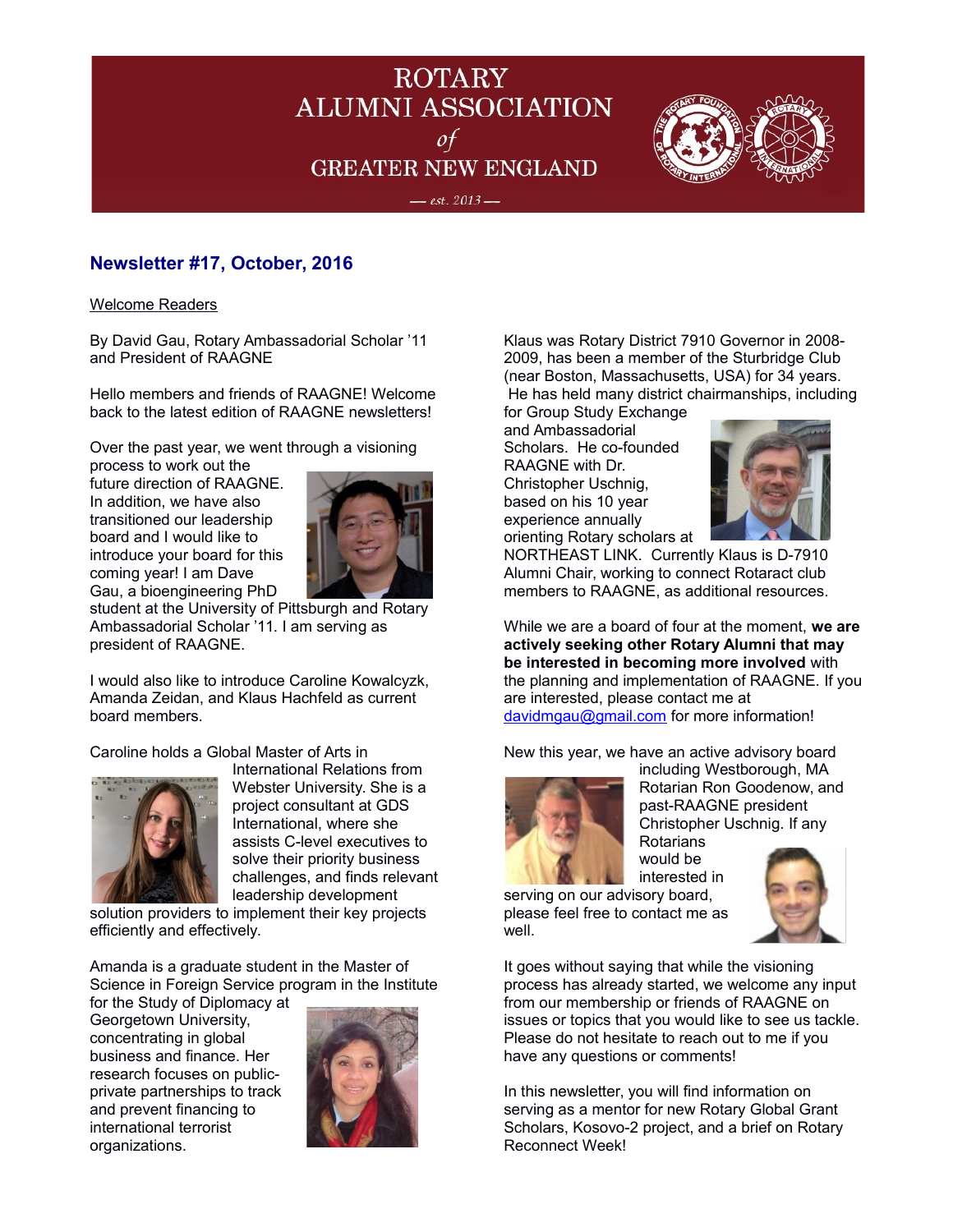#### Let's Help New Members!

By David Gau, Rotary Ambassadorial Scholar '11 and President of RAAGNE

Each year, the Rotary Foundation funds and sponsors many individuals and groups to travel aboard to carry out the mission of Rotary. Examples of such endeavors are the new Global Grant Scholarship, Peace Fellows, Youth Exchange, and more.

In the past, these individuals attended an orientation and usually had the opportunity to meet with past recipients to ask questions about traveling aboard under the Rotary Foundation. The format has been streamlined recently and attending such physical orientations are no longer required. As alumni of the Rotary Foundation, many of us have had the opportunity to travel abroad and took full advantage of this opportunity.

We propose to initiate a mentorship program where RAAGNE alumni members are matched with new scholars by type of fellowship and/or location of travel. If you are interested in mentoring new Rotary Foundation award recipients, please contact me at [davidmgau@gmail.com!](mailto:davidmgau@gmail.com)

#### Time to Connect and Reconnect

By Laura Higgs, Rotary Youth Exchange student '04 and Alumni Relations Communications Specialist for Rotary International

Across the world, people who recognize and are proud of Rotary wait for an invitation to become involved again. They are the former youth exchange

students, the young professionals who moved out of Rotaract and Interact, Rotary scholarship recipients, and many more who have been touched by the programs that Rotarians provide in their districts and globally.



9-15 October marks the second annual time that Rotary Reconnect Week will welcome these alumni to our district, and there are many ways to be involved in this event week.

I was a youth exchange student, and I know that I have moved to about seven different Rotary districts in my lifetime. It's hard for me, as a young professional who moves a lot, to keep in touch, but when I do settle down, I enjoy visiting local Rotary clubs and often have built strong relationships with the Rotarians who made an effort to welcome me. Alumni can be potential members, donors, and service project participants and so I encourage you to always make sure they feel a welcome part of our

community. The role of the District Alumni Chair is to help you find ways to do this.

#### The Kosovo-2 Global Grant Project

By Klaus Hachfeld, Rotary PDG

RAAGNE, the Rotary Alumni Association of Greater New England, has members who at this time are primarily alumni of the Rotary Foundation's Ambassadorial Scholarship Program, though membership is open to a much wider group of students and past students, all of whom have benefitted either from financial support from the foundation, or directly from Rotary clubs. Either way, the source of that support is donations that Rotarians make.

While RAAGNE is set up to be a mechanism for connecting alumni to each other and to Rotary, it is hoped that alumni would be willing to assist in humanitarian projects. To date, RAAGNE members have successfully done two formal projects, but it has become clear that much greater leverage can be effected if alumni participate in Rotary club



projects, because only Rotary clubs are able to access money from the **Rotary** Foundation via District and Global Grants.

It is with that

thought in mind that we are asking our alumni to consider participating in the Kosovo-2 Global Grant project, to provide a DEXA-Scanner to the Rheumatology Department of the University Clinical Center of Kosovo (UCCK), in Prishtina, Kosovo. Such a specific X-ray scanner is ideally suited to display issues like loss of bone density and Rheumatism in the older generation, which is a particular issue following the end of the civil war in Kosovo. UCCK is the only teaching hospital in the country and will be the only place making these scans and treatment available to all two million inhabitants. Remember that Kosovo, in the southeastern part of Europe, is the poorest country on the continent.

The Sturbridge Rotary Club in Rotary District 7910 (a one-hour drive west of Boston Massachusetts,



USA) in collaboration with the Prishtina-Dardania Rotary Club, is working through the process of applying for a \$40,000 Global Grant from the Rotary Foundation to buy

the DEXA-Scanner, ship it to UCCK, install it, train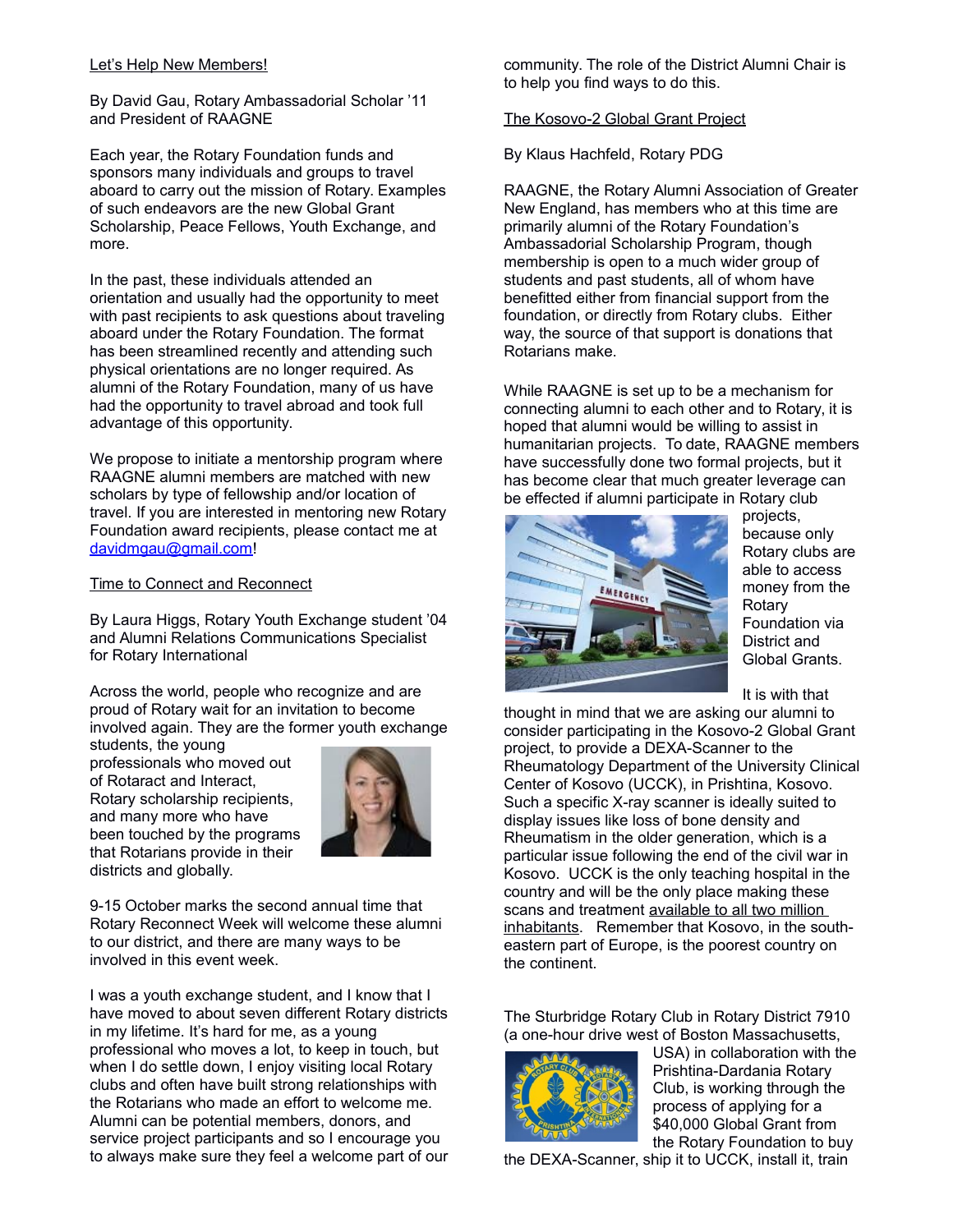the hospital staff in its use, and maintain it for five years.

This follows the \$35,000 Rotary Foundation Matching Grant (Kosovo-1) project the clubs completed as they supplied specialized surgical instruments to UCCK for reconstructive hand surgery following the Balkan war. That project had seven Rotary clubs on four continents cooperating to make it a success!

The intent is that the Kosovo-2 project will grow further, by partnering with other humanitarian nonprofit organizations, in order to supply additional equipment to the hospital.

RAAGNE has now committed to partner with the Sturbridge Rotary Club to provide \$1,000 towards the total cost of the project. As the project moves forward we intend to keep RAAGNE members updated with progress reports, so that this becomes an example of how even relatively small contributions can make an impact on a big international project directly helping communities in need of medical attention.

Your alumni consideration, and contributions once the project has been approved by the Rotary Foundation, will be very much appreciated by the patients in Kosovo and hopefully make you feel connected with one of the very best charitable organizations in the world; Rotary and the Rotary Foundation.

Further information can be obtained by contacting Past District Governor Klaus Hachfeld at [laserklaus@gmail.com](mailto:laserklaus@gmail.com) .

Good Words from Klaus Hachfeld on Chris Ushnig

Dr. Christopher Uschnig co-founded RAAGNE with PDG Klaus Hachfeld in a ceremony held at the NORTHEAST LINK multi-district Rotary scholar



orientation on September 28, 2013. Since then he has energetically served three years as RAAGNE President, guiding its growth process while also pursuing his medical studies. We owe much to Chris, whose energy help build the association to more than 200 members, connected primarily via the internet.

While studying at Harvard University in

Massachusetts, the heart of New England, he was also active in the Boston Rotaract Club, which is leading to new links and younger potential members for RAAGNE through joint projects. RAAGNE also completed its first two international projects during

Christopher's term in office, projects totally funded by Rotary alumni.

Just prior to Christopher's return home to Austria, Klaus presented him with a custom designed plaque, thanking him for his service to humanity.



We sincerely thank Christopher for all he has done for RAAGNE and the Rotary alumni world, and wish him success and happiness as his career develops.

### Looking Forward to Events

- Friday April 27 through Sunday April 29, 2017, will be a 4-District Conference (including our D-7910) in the Providence Convention Center, Providence, Rhode Island. Our Co-DGs have agreed to support a RAAGNE REUNION (we are no longer going to talk about an Annual General Meeting) during the conference, so we need to think about what we would want to do there. Some thoughts are:
	- o A Reunion Dinner, to give alumni a chance to meet. Ideally on Saturday, but otherwise on Friday evening.
	- o A Service Project, joint with local Rotaract clubs. Probably on Saturday morning or afternoon.
	- o A Presentation to alumni, giving updates on what RAAGNE is doing & where it is going. Ideally on Saturday.
	- o A different presentation about RAAGNE, given to Rotarians at the conference. Emphasizing the need to interest alumni in Rotary club projects. Could be on Friday or Saturday.

We're looking for a concept, location & possible dates to have an alumni Retreat. Not just to socialize, but to also brainstorm and take the pulse of what matters to alumni, and how they would participate in proposals they offer; we need to have alumni have some skin in the game.

**For more information**, paste these links into the address line of your web browser: